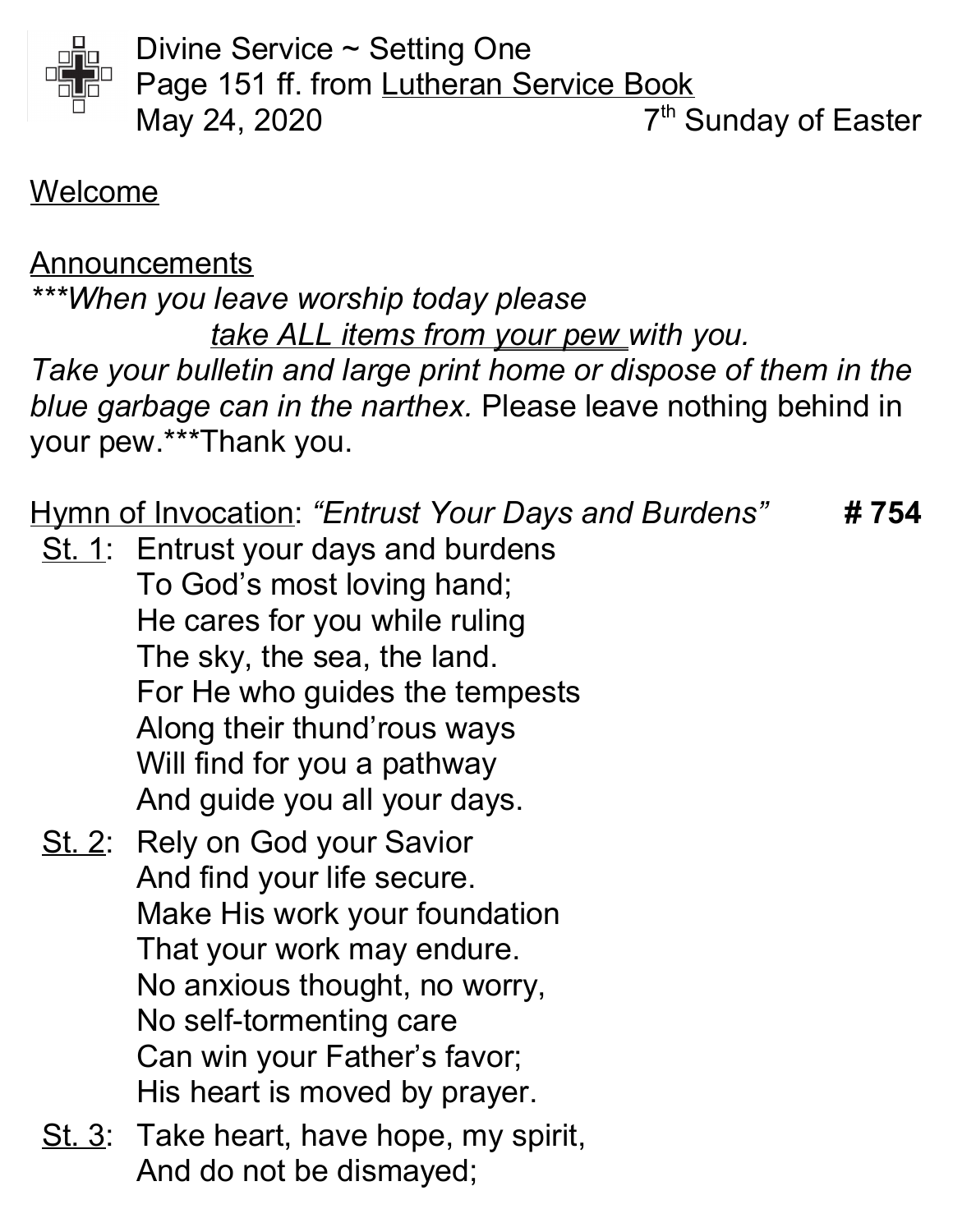God helps in ev'ry trial And makes you unafraid. Await His time with patience Through darkest hours of night Until the sun you hoped for Delights your eager sight.

- St. 4: Leave all to His direction; His wisdom rules for you In ways to rouse your wonder At all His love can do. Soon He, His promise keeping, With wonder-working pow'rs Will banish from your spirit What gave you troubled hours.
- St. 5: O blessèd heir of heaven, You'll hear the song resound Of endless jubilation When you with life are crowned. In your right hand your maker Will place the victor's palm, And you will thank Him gladly With heaven's joyful psalm.
- St. 6: Our hands and feet, Lord, strengthen; With joy our spirits bless Until we see the ending Of all our life's distress. And so throughout our lifetime Keep us within Your care And at our end then bring us To heav'n to praise You there.

**Stand** 

(The sign of the cross may be made by all in remembrance of their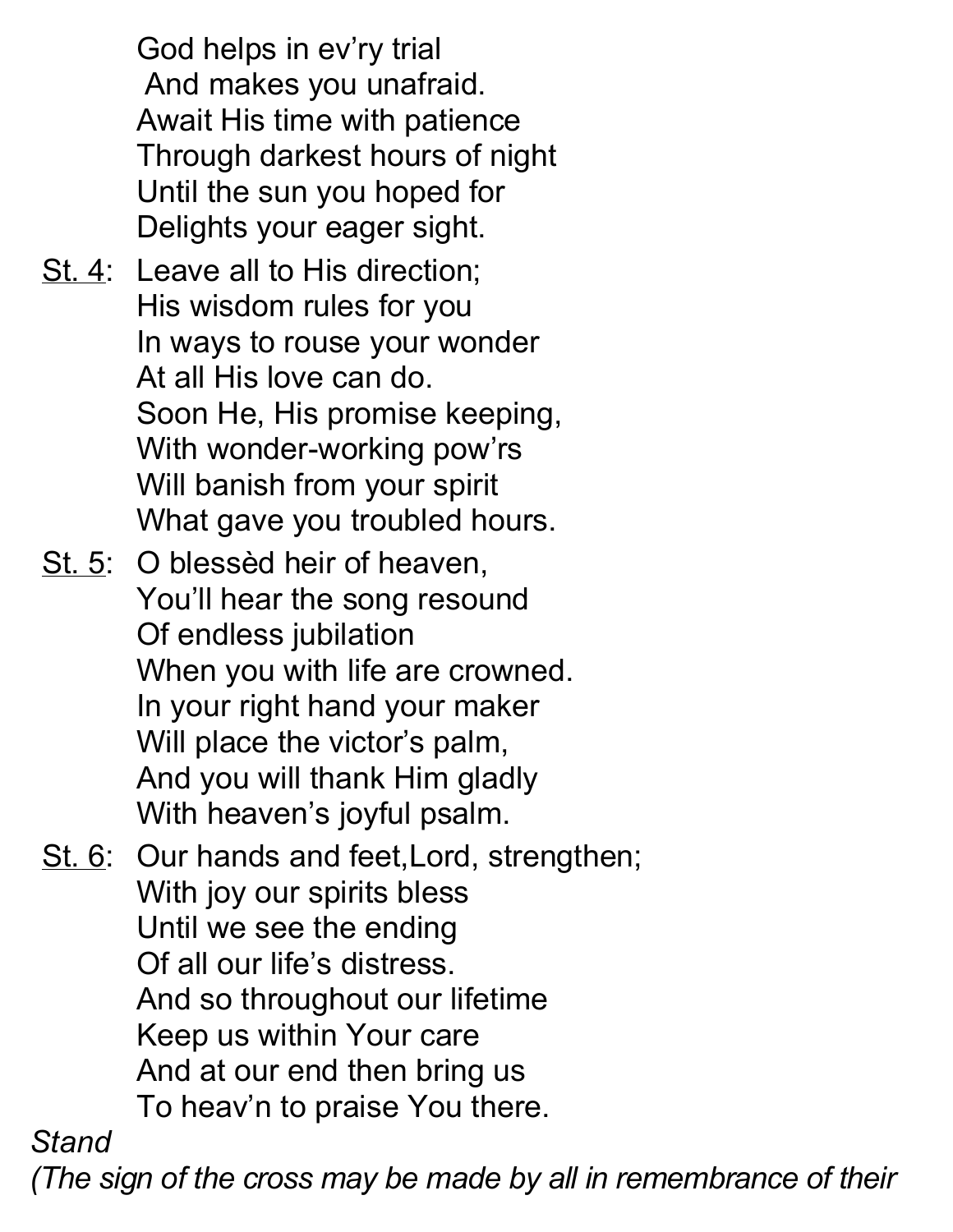#### Baptism.)

- $\bf P$  In the name of the Father and of the  $\bf F$  Son and of the Holy Spirit.
- **C** Amen.
- $\mathbf P$  If we say we have no sin, we deceive ourselves, and the truth is not in us.
- C But if we confess our sins, God, who is faithful and just, will forgive our sins and cleanse us from all unrighteousness.

(Silence for reflection on God's Word and for self-examination.)

- **P** Let us now confess our sins to God our Father, together.
- C Most merciful God, we confess that we are by nature sinful and unclean. We have sinned against You in thought, word, and deed, by what we have done and by what we have left undone. We have not loved You with our whole heart; we have not loved our neighbors as ourselves. We justly deserve Your present and eternal punishment. For the sake of Your Son, Jesus Christ, have mercy on us. Forgive us, renew us, and lead us, so that we may delight in Your will and walk in Your ways to the glory of Your holy name. Amen.
- $\bf{P}$  In the mercy of almighty God, Jesus Christ was given to die for us, and for His sake God forgives us all our sins. To those who believe in Jesus Christ He gives the power to become the children of God and bestows on them the Holy Spirit. May the Lord, who has begun this good work in us, bring it to completion in the day of our Lord Jesus Christ.

# **Q** Amen.

Introit

 $\bf{P}$  I will sing of steadfast love and justice;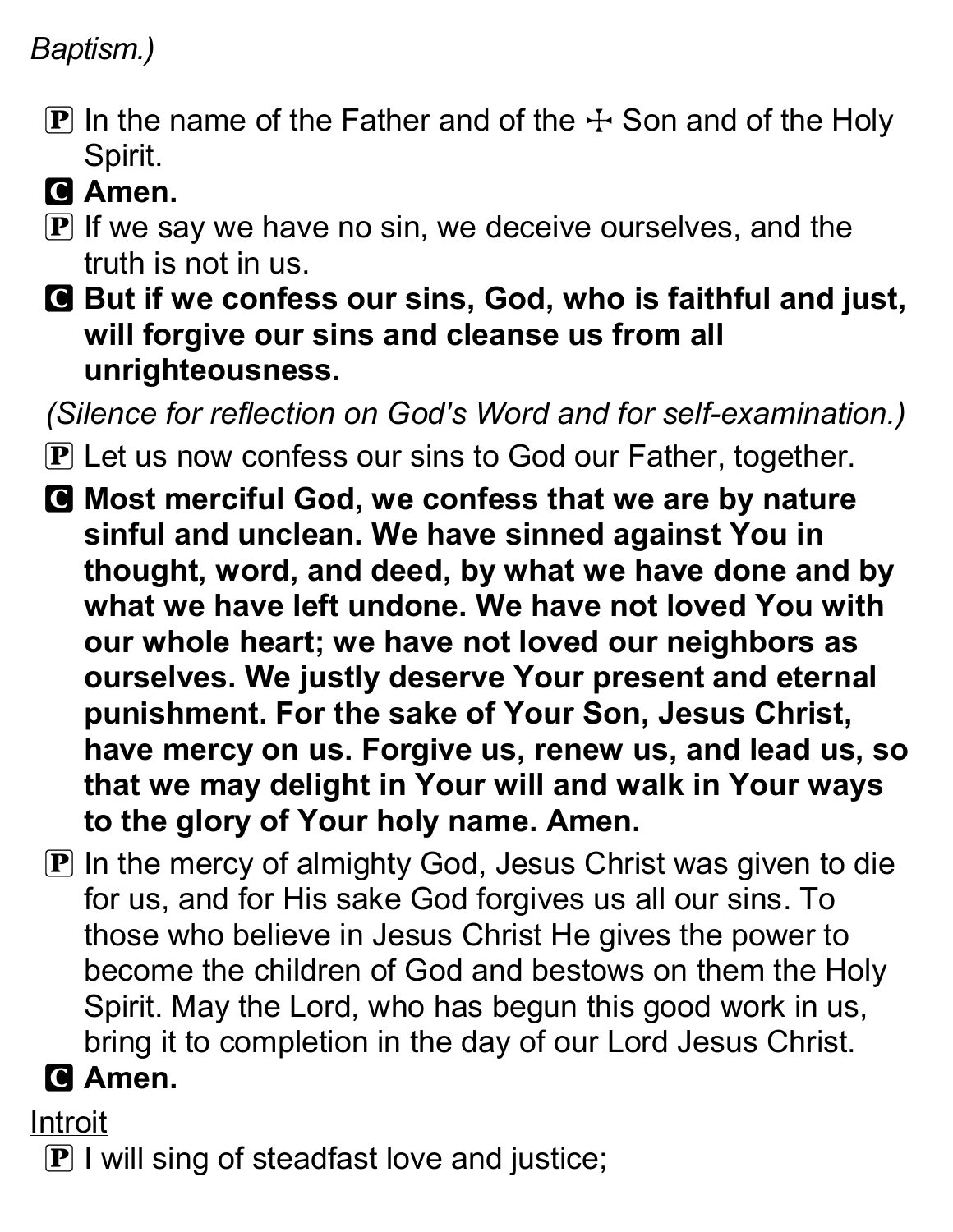- C to you, O LORD, I will make music.
- $\bf{P}$  Make a joyful noise to the LORD, all the earth!
- C Serve the LORD with gladness! Come into his presence with singing!
- P Know that the LORD, he is God!
- C It is he who made us, and we are his; we are his people, and the sheep of his pasture.
- P Enter his gates with thanksgiving, and his courts with praise!
- G Give thanks to him; bless his name!
- $\mathbf P$  For the LORD is good; his steadfast love endures forever,

C and his faithfulness to all generations. Glory be to the Father and to the Son and to the Holy Spirit; as it was in the beginning, is now, and will be forever. Amen.

- $\mathbf{P}$  I will sing of steadfast love and justice;
- C to you, O LORD, I will make music.

Kyrie J

- $\mathbf P$  In peace let us pray to the Lord.
- **G** Lord, have mercy.
- $\mathbf P$  For the peace from above and for our salvation let us pray to the Lord.
- **G** Lord, have mercy.
- $\mathbf P$  For the peace of the whole world, for the well-being of the Church of God, and for the unity of all let us pray to the Lord.
- **G** Lord, have mercy.
- $\mathbf P$  For this holy house and for all who offer here their worship and praise let us pray to the Lord.
- **G** Lord, have mercy.
- P Help, save, comfort, and defend us, gracious Lord.
- **C** Amen.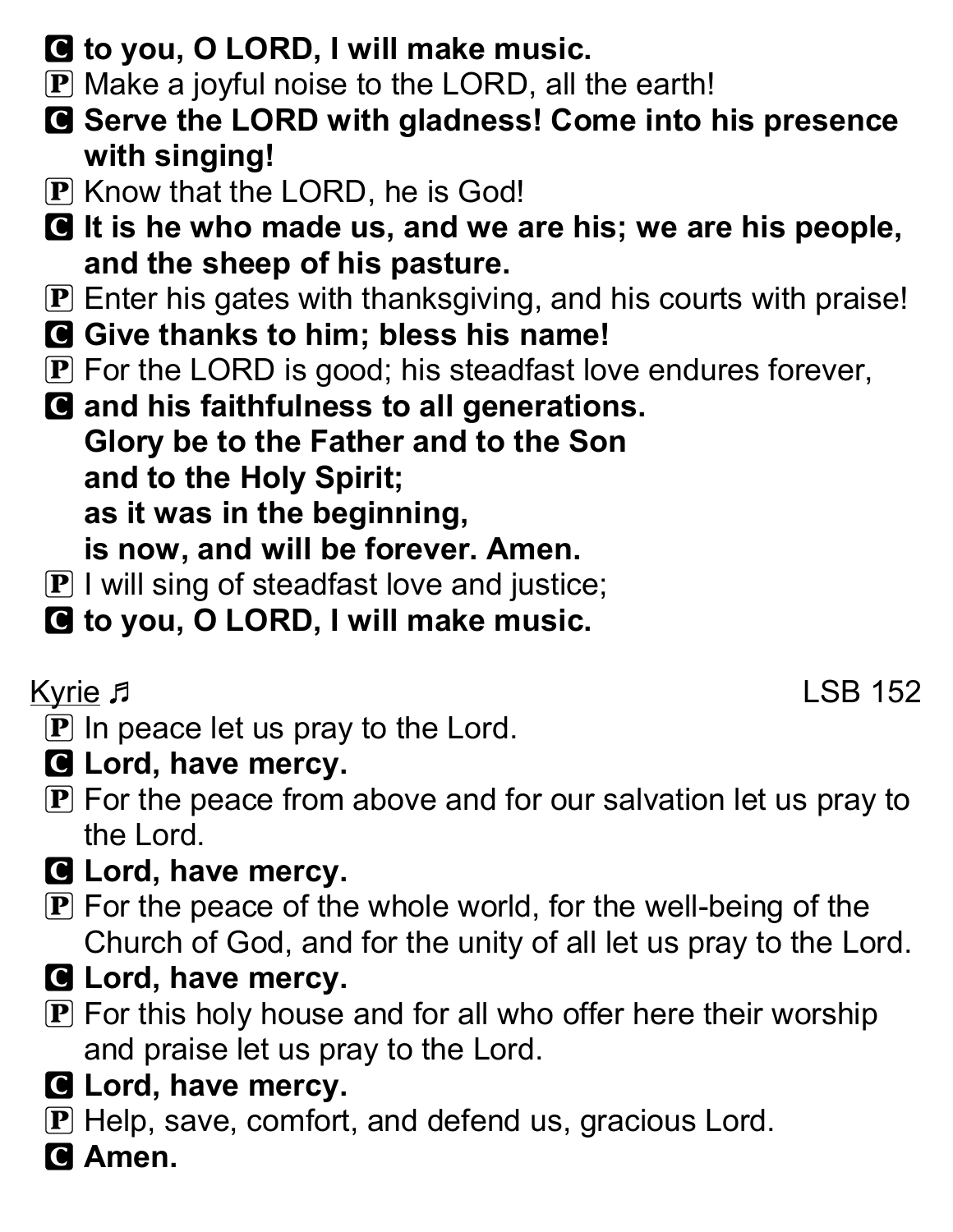## Gloria in Excelsis J. Communication of the USB 154

- **P** Glory to God in the highest, and peace to His people on earth.
- C Lord God, heavenly king, almighty God and Father: We worship You, we give You thanks, we praise You for Your glory. Lord, Jesus Christ, only Son of the Father, Lord, God, Lamb of God: You take away the sin of the world; have mercy on us. You are seated at the right hand of the Father; receive our prayer. For You alone are the Holy One, You alone are the Lord, You alone are the Most High, Jesus Christ, with the Holy Spirit, in the glory of God, the Father. Amen.

## Salutation and Collect of the Day  $\beta$  LSB 156

- $\mathbf{P}$  The Lord be with you.
- C And also with you.
- $\bf{P}$  Let us pray.
- C O King of glory, Lord of hosts, uplifted in triumph far above all heavens, leave us not without consolation but send us the Spirit of truth whom You promised from the Father; for You live and reign with Him and the Holy Spirit, one God, now and forever.
- C Amen.
- Sit

#### Old Testament Reading **Contact Contact Acts** 1:12–26

 $12$ Then [the apostles] returned to Jerusalem from the mount called Olivet, which is near Jerusalem, a Sabbath day's journey away.

 $13$ And when they had entered, they went up to the upper room, where they were staying, Peter and John and James and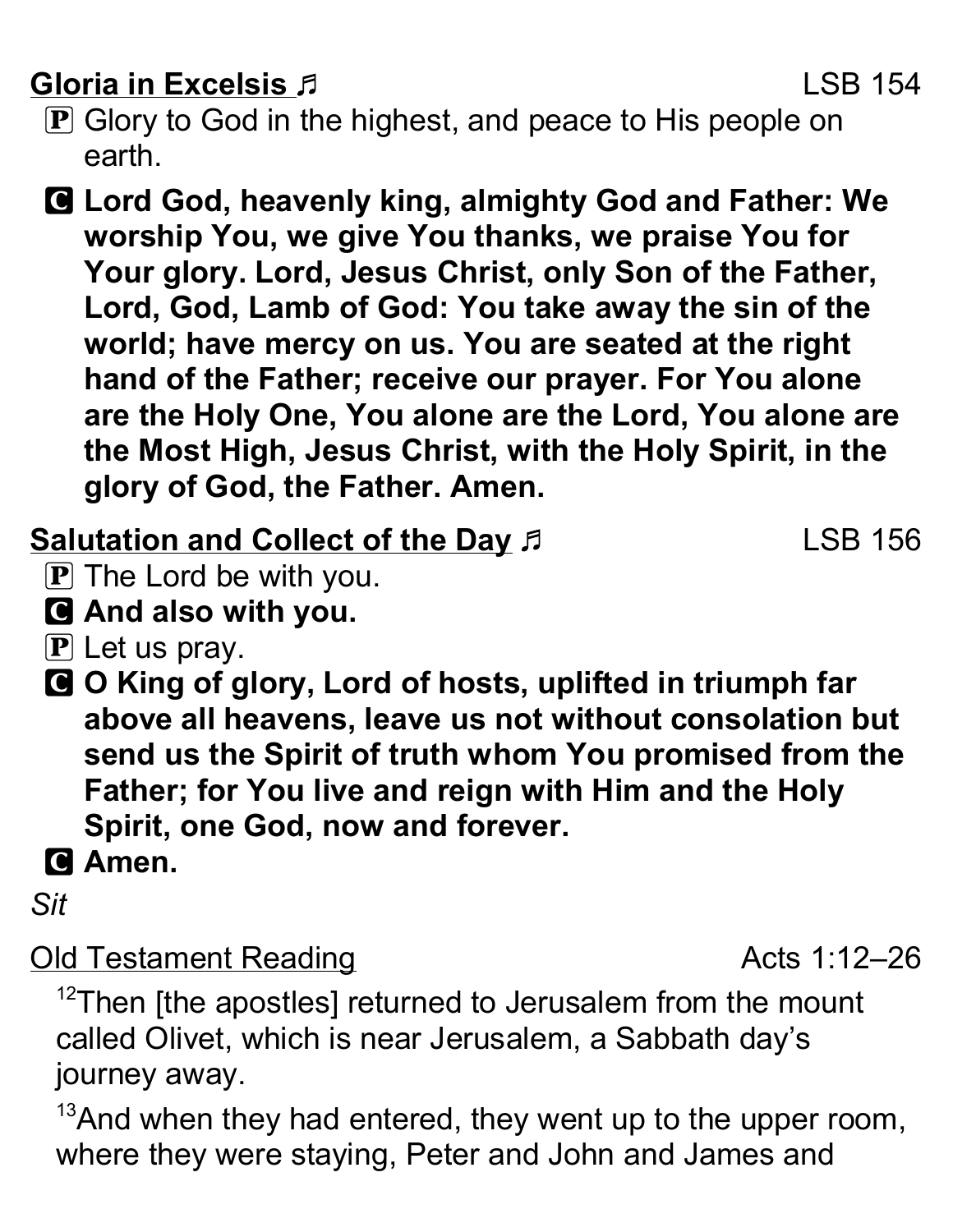Andrew, Philip and Thomas, Bartholomew and Matthew, James the son of Alphaeus and Simon the Zealot and Judas the son of James. <sup>14</sup>All these with one accord were devoting themselves to prayer, together with the women and Mary the mother of Jesus, and his brothers. <sup>15</sup>In those days Peter stood up among the brothers (the company of persons was in all about 120) and said, <sup>16</sup> Brothers, the Scripture had to be fulfilled, which the Holy Spirit spoke beforehand by the mouth of David concerning Judas, who became a guide to those who arrested Jesus. <sup>17</sup>For he was numbered among us and was allotted his share in this ministry."  $18$ (Now this man bought a field with the reward of his wickedness, and falling headlong he burst open in the middle and all his bowels gushed out.  $19$ And it became known to all the inhabitants of Jerusalem, so that the field was called in their own language Akeldama, that is, Field of Blood.)  $20^\circ$  For it is written in the Book of Psalms," 'May his camp become desolate, and let there be no one to dwell in it'; and " 'Let another take his office.' <sup>21</sup>So one of the men who have accompanied us during all the time that the Lord Jesus went in and out among us,  $22$  beginning from the baptism of John until the day when he was taken up from us—one of these men must become with us a witness to his resurrection." <sup>23</sup>And they put forward two, Joseph called Barsabbas, who was also called Justus, and Matthias. <sup>24</sup>And they prayed and said, "You, Lord, who know the hearts of all, show which one of these two you have chosen  $25$  to take the place in this ministry and apostleship from which Judas turned aside to go to his own place."  $^{26}$ And they cast lots for them, and the lot fell on Matthias, and he was numbered with the eleven apostles.

P This is the Word of the Lord.

**Q** Thanks be to God.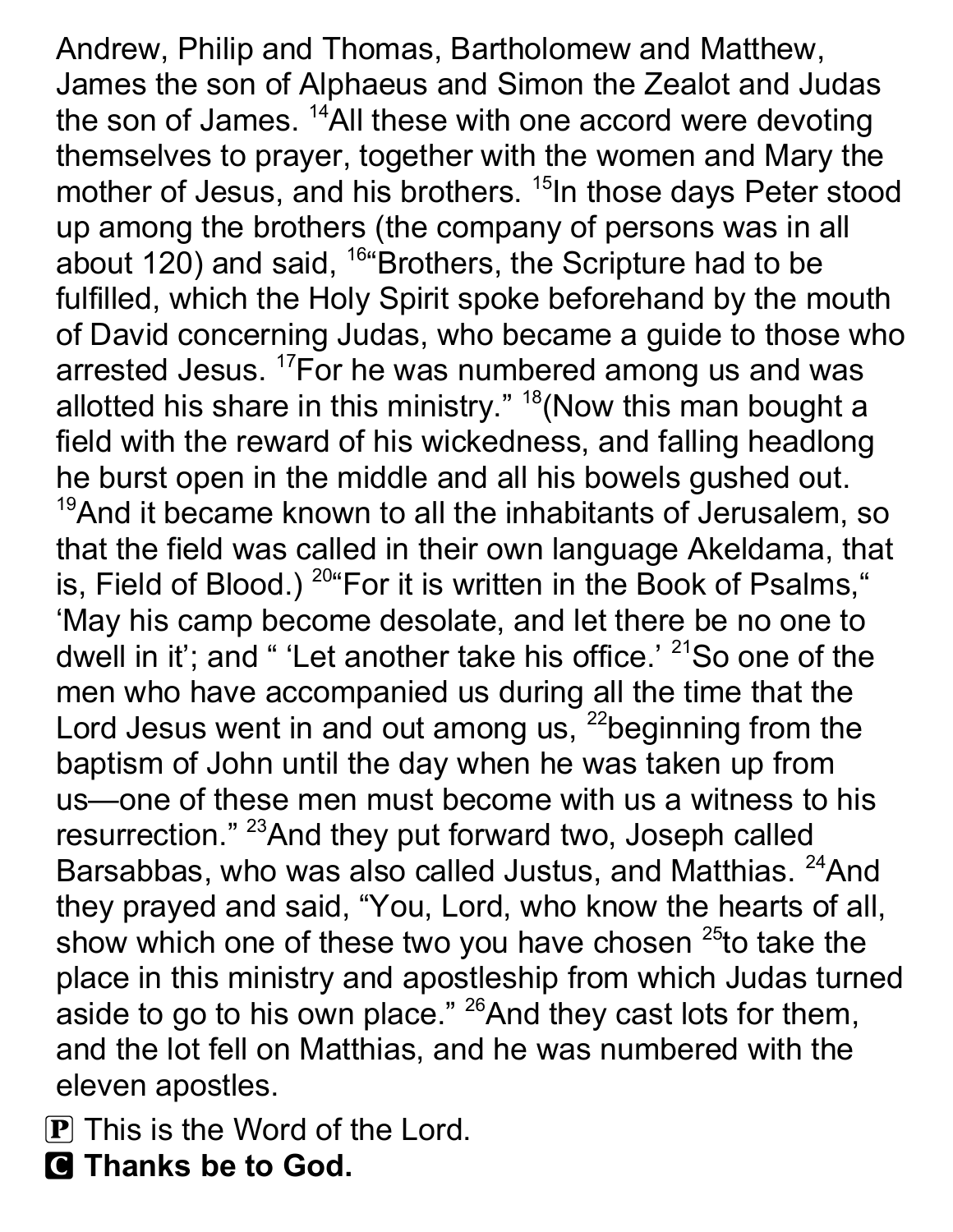Epistle Lesson 1 Peter 4:12–19; 5:6–11

 $12B$ eloved, do not be surprised at the fiery trial when it comes upon you to test you, as though something strange were happening to you. <sup>13</sup>But rejoice insofar as you share Christ's sufferings, that you may also rejoice and be glad when his glory is revealed. <sup>14</sup>If you are insulted for the name of Christ, you are blessed, because the Spirit of glory and of God rests upon you. <sup>15</sup>But let none of you suffer as a murderer or a thief or an evildoer or as a meddler. <sup>16</sup>Yet if anyone suffers as a Christian, let him not be ashamed, but let him glorify God in that name.  $17$  For it is time for judgment to begin at the household of God; and if it begins with us, what will be the outcome for those who do not obey the gospel of God? <sup>18</sup>And "If the righteous is scarcely saved, what will become of the ungodly and the sinner?" <sup>19</sup>Therefore let those who suffer according to God's will entrust their souls to a faithful Creator while doing good. <sup>6</sup>Humble yourselves, therefore, under the mighty hand of God so that at the proper time he may exalt you, <sup>7</sup> casting all your anxieties on him, because he cares for you. <sup>8</sup>Be sober-minded; be watchful. Your adversary the devil prowls around like a roaring lion, seeking someone to devour. <sup>9</sup>Resist him, firm in your faith, knowing that the same kinds of suffering are being experienced by your brotherhood throughout the world. <sup>10</sup>And after you have suffered a little while, the God of all grace, who has called you to his eternal glory in Christ, will himself restore, confirm, strengthen, and establish you. <sup>11</sup>To him be the dominion forever and ever. Amen.

- $\left| \mathbf{P} \right|$  This is the Word of the Lord.
- C Thanks be to God.

**Stand**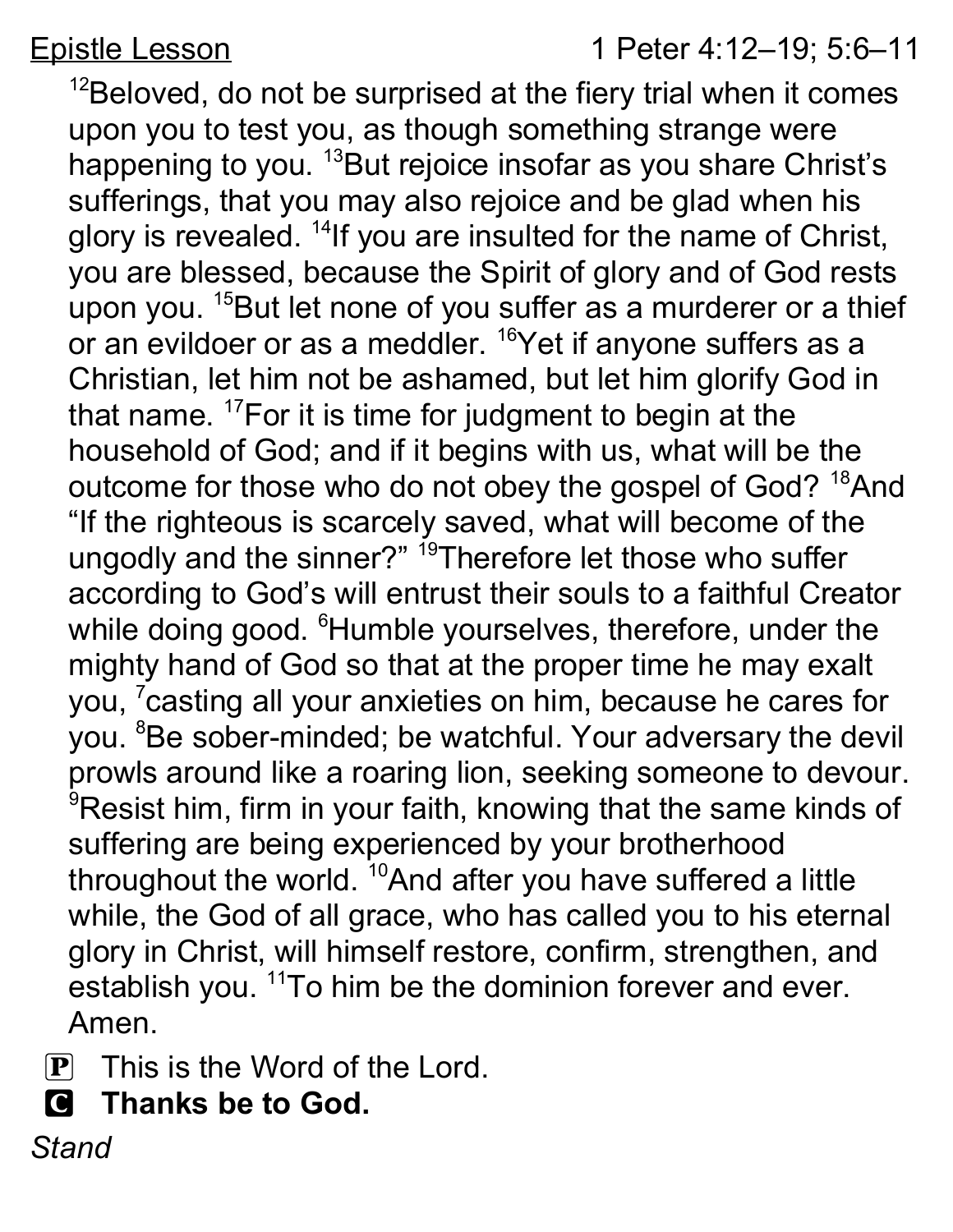Alleluia and Verse J. New York 1988 156

### C Alleluia. Lord, to whom shall we go? You have the words of eternal life. Alleluia, alleluia.

Gospel Account John 17:1–11

The Holy Gospel according to St. John the seventeenth chapter.

#### G Glory to You, O Lord.

<sup>1</sup>When Jesus had spoken these words, he lifted up his eyes to heaven, and said, "Father, the hour has come; glorify your Son that the Son may glorify you, <sup>2</sup> since you have given him authority over all flesh, to give eternal life to all whom you have given him. <sup>3</sup>And this is eternal life, that they know you the only true God, and Jesus Christ whom you have sent. <sup>4</sup>I glorified you on earth, having accomplished the work that you gave me to do. <sup>5</sup>And now, Father, glorify me in your own presence with the glory that I had with you before the world existed. <sup>6</sup> I have manifested your name to the people whom you gave me out of the world. Yours they were, and you gave them to me, and they have kept your word. <sup>7</sup>Now they know that everything that you have given me is from you. <sup>8</sup>For I have given them the words that you gave me, and they have received them and have come to know in truth that I came from you; and they have believed that you sent me. <sup>9</sup> am praying for them. I am not praying for the world but for those whom you have given me, for they are yours.  $10$ All mine are yours, and yours are mine, and I am glorified in them.  $11$ And I am no longer in the world, but they are in the world, and I am coming to you. Holy Father, keep them in your name, which you have given me, that they may be one, even as we are one.

P This is the Gospel of the Lord.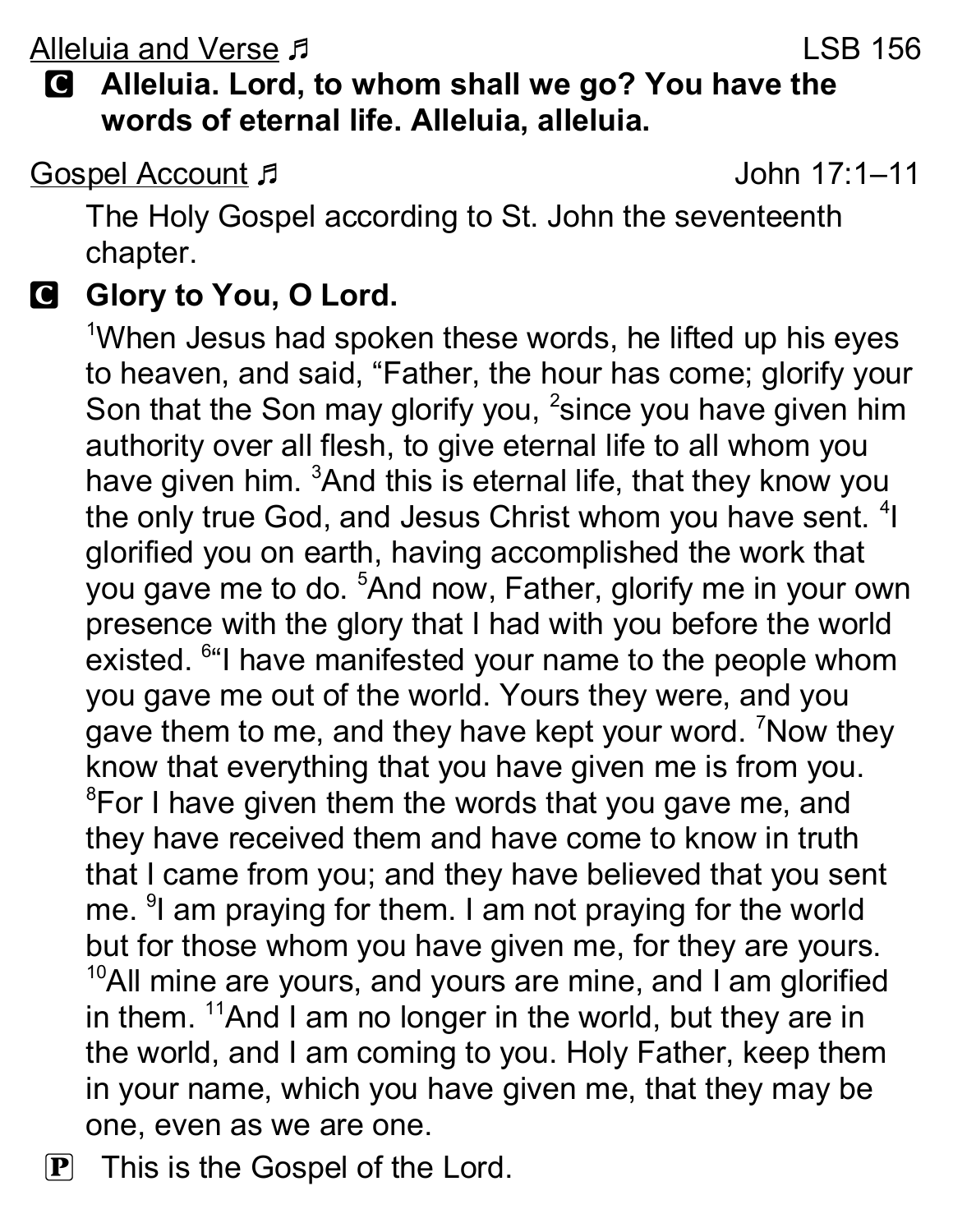# **C** Praise to You, O Christ.

Sit

Hymn of the Day "Fight the Good Fight" # 664

- St. 1: Fight the good fight with all your might; Christ is your strength, and Christ your right. Lay hold on life, and it shall be Your joy and crown eternally.
- St. 2: Run the straight race through God's good grace; Lift up your eyes, and seek His face. Life with its way before us lies; Christ is the path, and Christ the prize.
- St. 3: Cast care aside, lean on your guide; His boundless mercy will provide. Trust, and enduring faith shall prove Christ is your life and Christ your love.
- St. 4: Faint not nor fear, His arms are near; He changes not who holds you dear; Only believe, and you will see That Christ is all eternally.

Sermon

Stand

Nicene Creed

C I believe in one God, the Father Almighty, maker of heaven and earth and of all things visible and invisible. And in one Lord Jesus Christ, the only-begotten Son of God, begotten of His Father before all worlds, God of God, Light of Light, very God of very God, begotten, not made, being of one substance with the Father, by whom all things were made;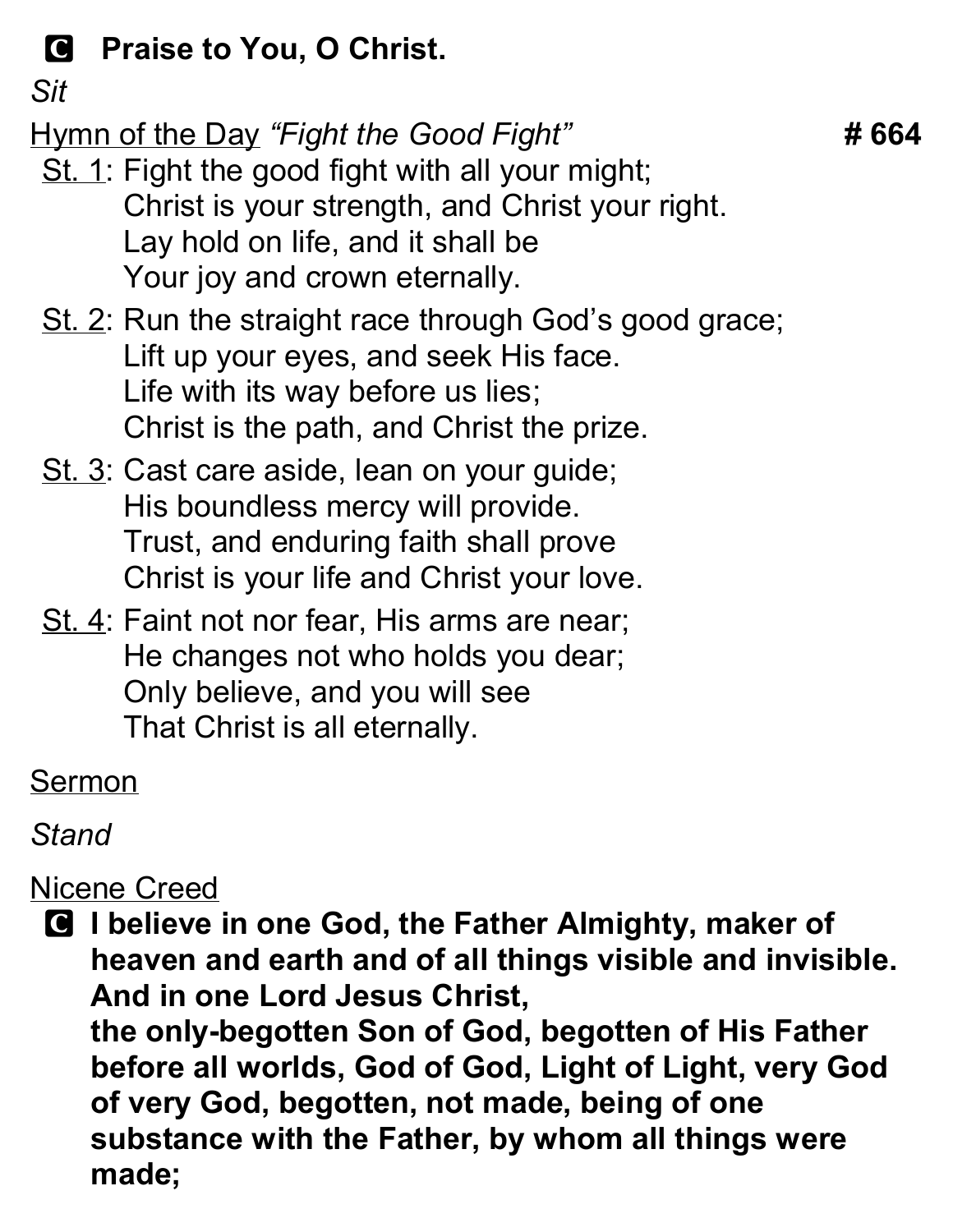who for us men and for our salvation came down from heaven and was incarnate by the Holy Spirit of the virgin Mary and was made man; and was crucified also for us under Pontius Pilate. He suffered and was buried. And the third day He rose again according to the Scriptures and ascended into heaven and sits at the right hand of the Father. And He will come again with glory to judge both the living and the dead, whose kingdom will have no end. And I believe in the Holy Spirit, the Lord and giver of life, who proceeds from the Father and the Son,

who with the Father and the Son together is worshiped and glorified, who spoke by the prophets.

And I believe in one holy Christian and apostolic Church,

I acknowledge one Baptism for the remission of sins, and I look for the resurrection of the dead and the life  $\pm$  of the world to come. Amen.

**Prayer of the Church** 

Sit

#### **Offering**

– drop your offering in the box in the narthex, mail it, use the link on the church website or the app.

### Stand

Offertory Fig. 2015 159

C What shall I render to the Lord for all His benefits to me? I will offer the sacrifice of thanksgiving and will call on the name of the Lord. I will take the cup of salvation and will call on the name of the Lord. I will pay my vows to the Lord now in the presence of all His people, in the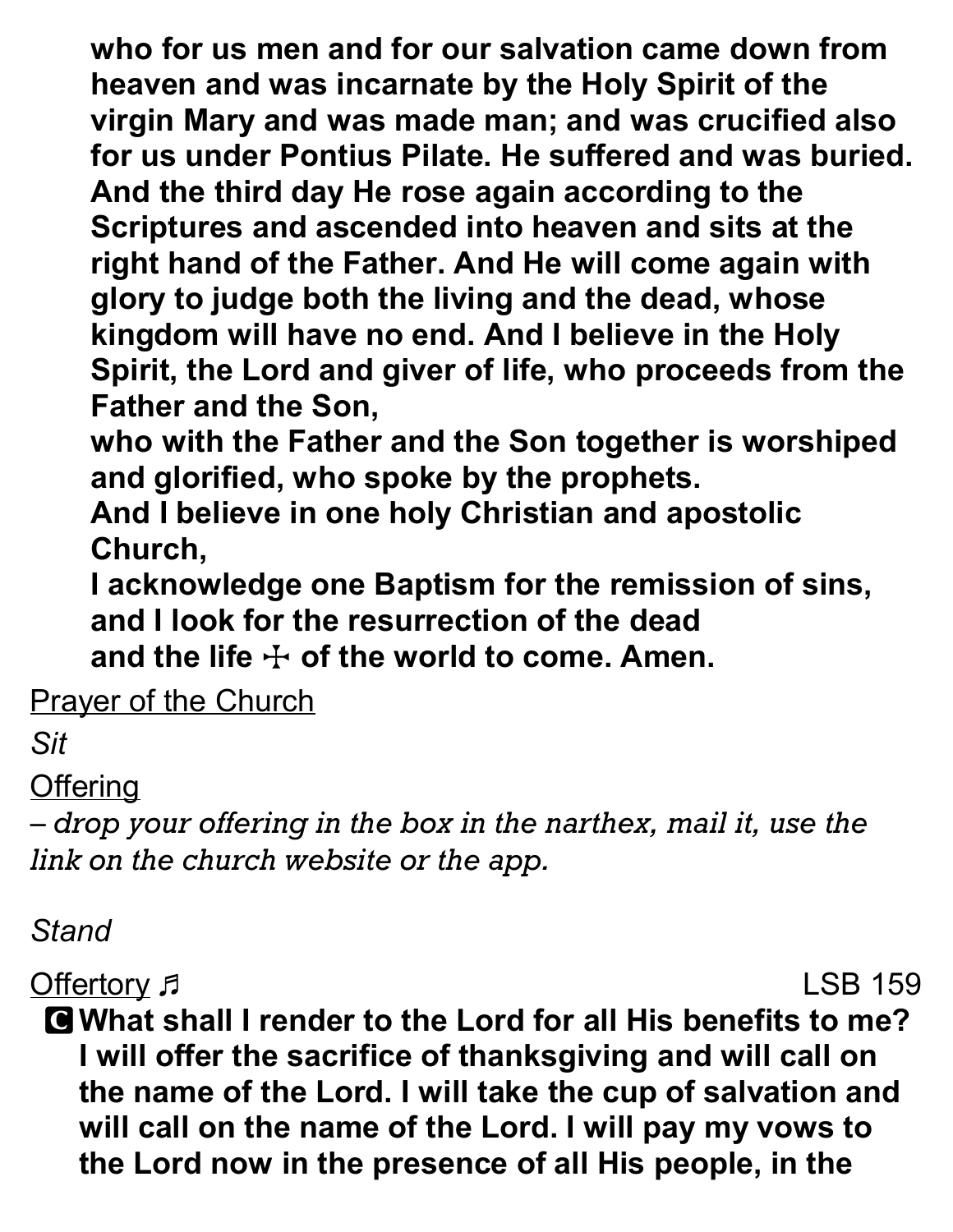### courts of the Lord's house, in the midst of you, O Jerusalem.

+SERVICE OF THE SACRAMENT+

Preface  $\sqrt{5}$  LSB 160

- $\mathbf{P}$  The Lord be with you.
- C And also with you.
- $\mathbf{P}$  Lift up your hearts.
- C We lift them to the Lord.
- **P** Let us give thanks to the Lord our God.

# **C** It is right to give Him thanks and praise.

Proper Preface LSB 161

 $\mathbf{P}$  It is truly good, right, and salutary  $\ldots$  evermore praising You and saying:

Sanctus F

C Holy, holy, holy Lord, God of pow'r and might: Heaven and earth are full of your glory. Hosanna. Hosanna. Hosanna in the highest. Blessed is He who comes in the name of the Lord. Hosanna in the highest.

Prayer of Thanksgiving

P Blessed are You, Lord of heaven and earth, for You have had mercy on those whom You created and sent Your onlybegotten Son into our flesh to bear our sin and be our Savior. With repentant joy we receive the salvation accomplished for us by the all-availing sacrifice of His body and His blood on the cross.

Gathered in the name and the remembrance of Jesus, we beg You, O Lord, to forgive, renew, and strengthen us with Your Word and Spirit. Grant us faithfully to eat His body and drink His blood as He bids us do in His own testament.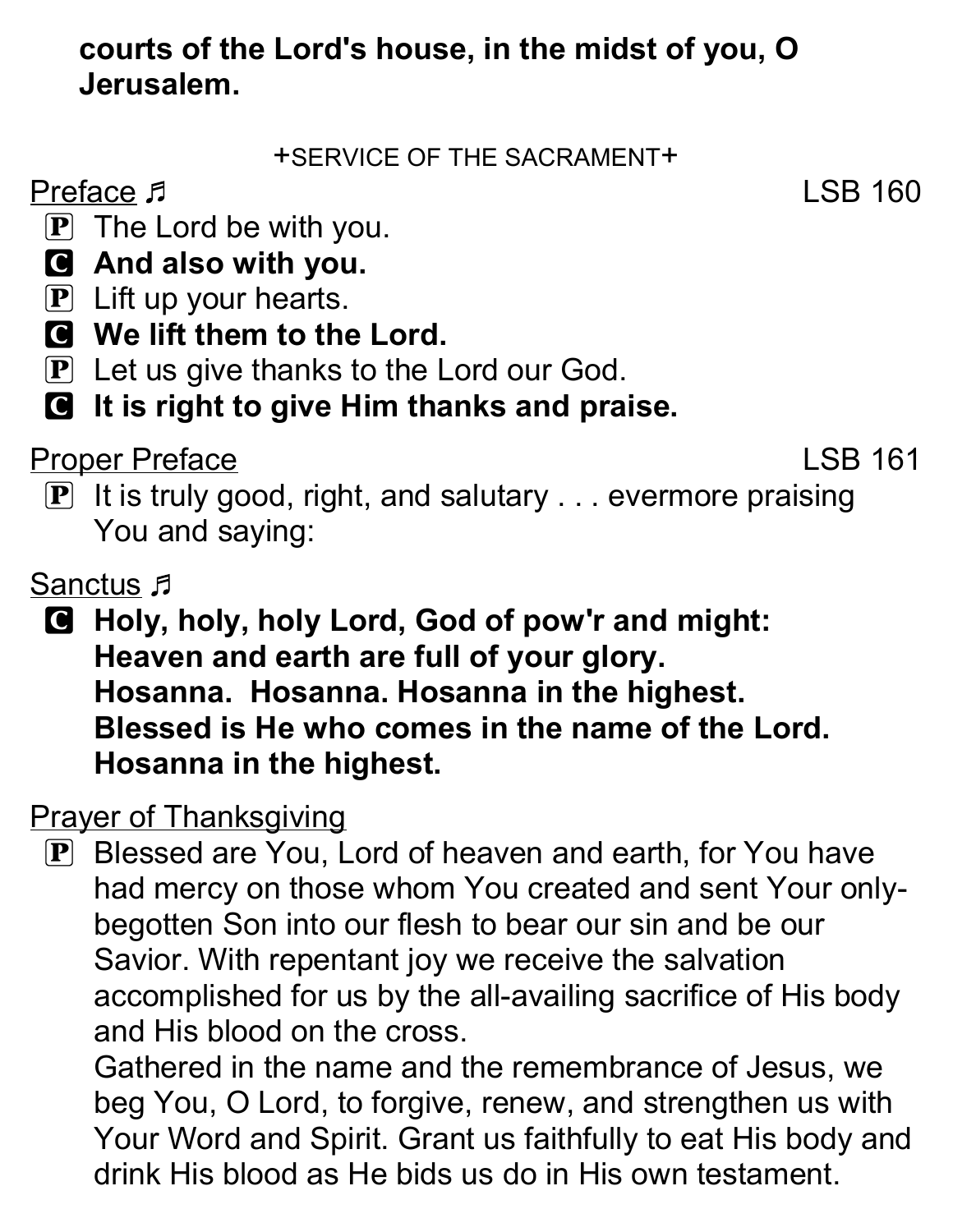Gather us together, we pray, from the ends of the earth to celebrate with all the faithful the marriage feast of the Lamb in His kingdom, which has no end. Graciously receive our prayers; deliver and preserve us. To You alone, O Father, be all glory, honor, and worship, with the Son and the Holy Spirit, one God, now and forever.

# **C** Amen.

# The Words of Our Lord

P Our Lord Jesus Christ, on the night when He was betrayed, took bread, and when He had given thanks, He broke it and gave it to the disciples and said: "Take, eat; this is My  $\pm$ body, which is given for you. This do in remembrance of Me." In the same way also He took the cup after supper, and when He had given thanks, He gave it to them, saying: "Drink of it, all of you; this cup is the new testament in My  $\pm$ blood, which is shed for you for the forgiveness of sins. This do, as often as you drink it, in remembrance of Me."

## Proclamation of Christ

- $\bf{P}$  As often as we eat this bread and drink this cup, we proclaim the Lord's death until He comes.
- C Amen. Come, Lord Jesus.
- $\mathbf P$  O Lord Jesus Christ, only Son of the Father, in giving us Your body and blood to eat and to drink, You lead us to remember and confess Your holy cross and passion, Your blessed death, Your rest in the tomb, Your resurrection from the dead, Your ascension into heaven, and Your coming for the final judgment. So remember us in your kingdom and teach us to pray:

### Lord's Prayer **Lord's Prayer LSB 162**

**G** Our Father who art in heaven, hallowed be Thy name,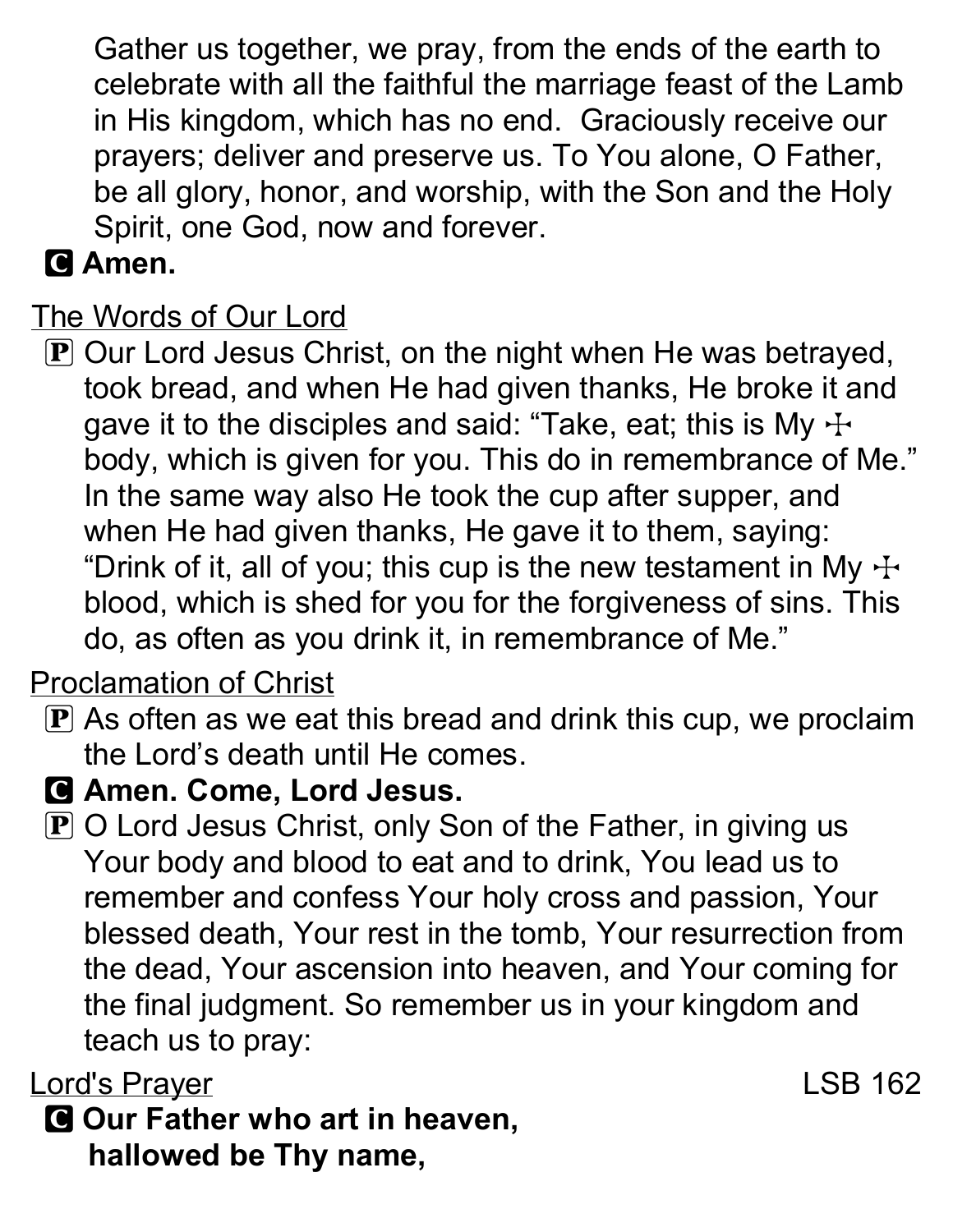Thy kingdom come, Thy will be done on earth as it is in heaven; give us this day our daily bread; and forgive us our trespasses as we forgive those who trespass against us; and lead us not into temptation, but deliver us from evil. For Thine is the kingdom and the power and the glory forever and ever. Amen.

Pax Domini LSB 163

 $\mathbf P$  The peace of the Lord be with you always.

**C** Amen.

<u>Agnus Dei</u> 月

**G** Lamb of God, You take away the sin of the world; have mercy on us.

Lamb of God, You take away the sin of the world; have mercy on us.

Lamb of God, You take away the sin of the world; grant us peace.

Sit

Distribution "Lord Jesus Christ, We Humbly Pray" # 623

- St. 1: Lord Jesus Christ, we humbly pray That we may feast on You today; Beneath these forms of bread and wine Enrich us with Your grace divine.
- St. 2: Give us, who share this wondrous food, Your body broken and Your blood, The grateful peace of sins forgiv'n, The certain joys of heirs of heav'n.
- St. 3: By faith Your Word has made us bold To seize the gift of love retold;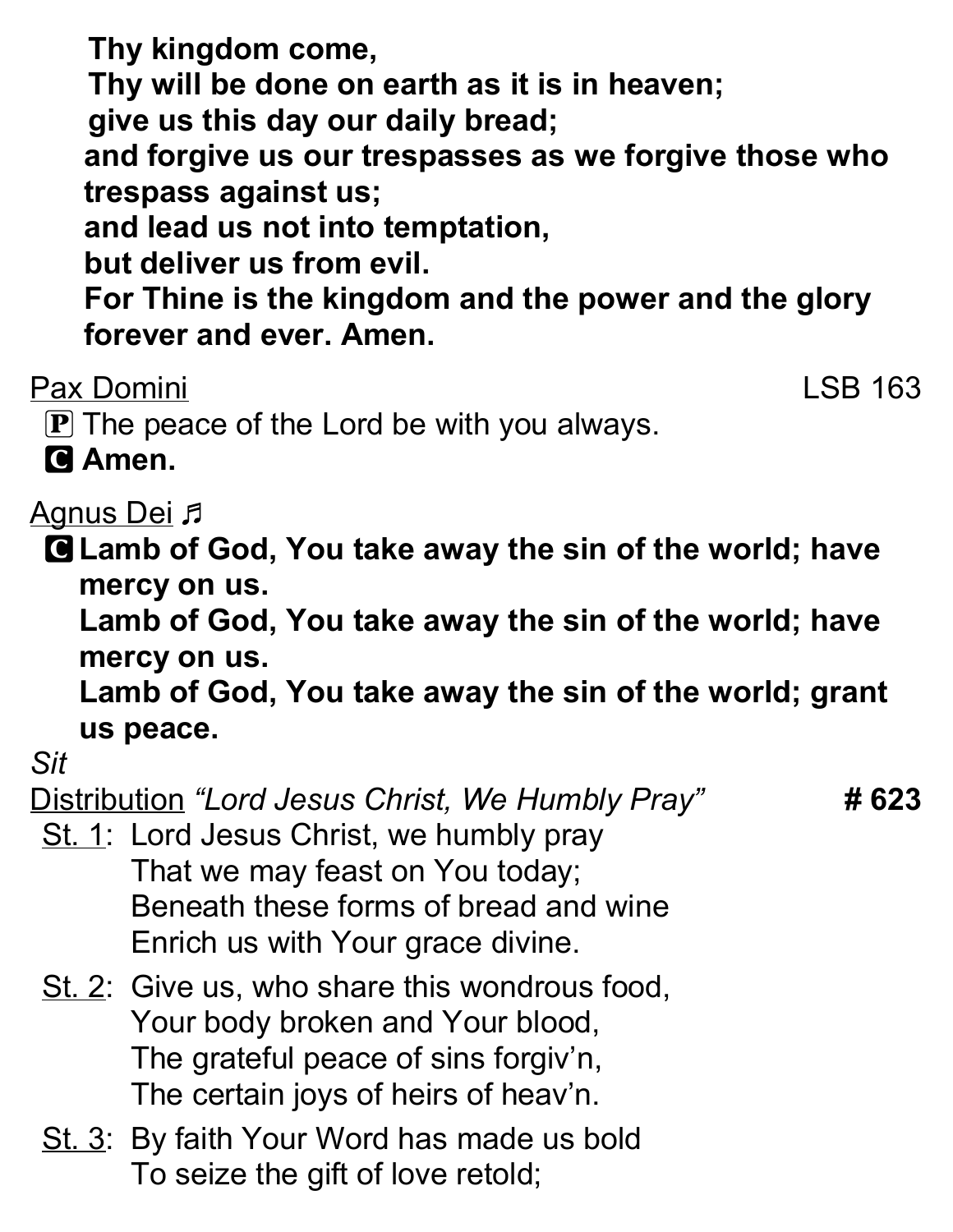All that You are we here receive, And all we are to You we give.

- St. 4: One bread, one cup, one body, we, Rejoicing in our unity, Proclaim Your love until You come To bring Your scattered loved ones home.
- St. 5: Lord Jesus Christ, we humbly pray: O keep us steadfast till that day When each will be Your welcomed guest In heaven's high and holy feast.
- "O Lord, We Praise Thee"  $\#617$

St. 1: O Lord, we praise Thee, bless Thee, and adore Thee, In thanksgiving bow before Thee. Thou with Thy body and Thy blood didst nourish Our weak souls that they may flourish: O Lord, have mercy! May Thy body, Lord, born of Mary, That our sins and sorrows did carry, And Thy blood for us plead In all trial, fear, and need: O Lord, have mercy! St. 2: Thy holy body into death was given,

## Life to win for us in heaven. No greater love than this to Thee could bind us; May this feast thereof remind us! O Lord, have mercy! Lord, Thy kindness did so constrain Thee That Thy blood should bless and sustain me. All our debt Thou hast paid; Peace with God once more is made: O Lord, have mercy!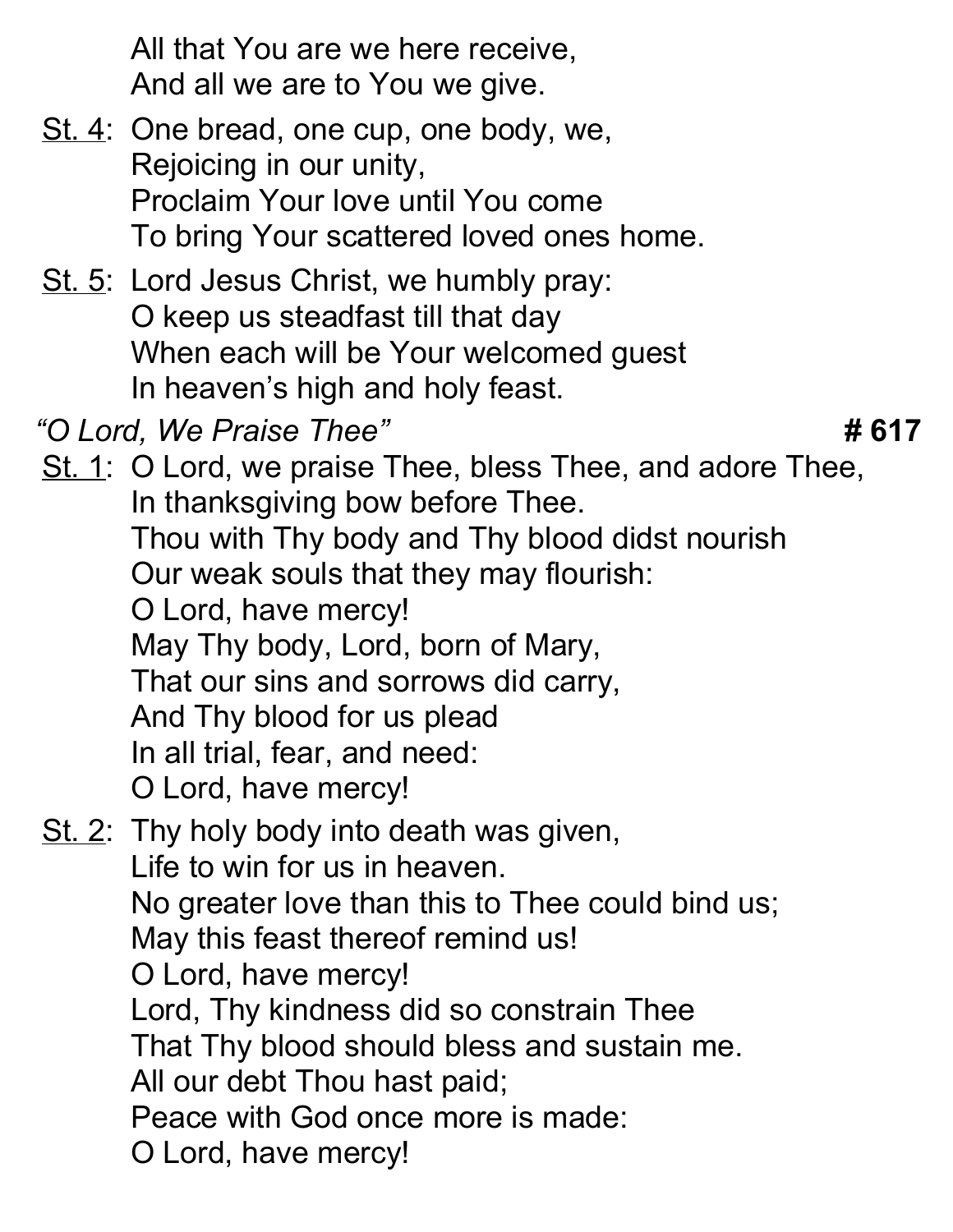St. 3: May God bestow on us His grace and favor That we follow Christ our Savior And live together here in love and union Nor despise this blest Communion! O Lord, have mercy! Let not Thy good Spirit forsake us; Grant that heav'nly-minded He make us; Give Thy Church, Lord, to see Days of peace and unity: O Lord, have mercy! "You Satisfy the Hungry Heart" **Analytic State of the 41** S41 Refrain You satisfy the hungry heart With gift of finest wheat. Come give to us, O saving Lord, The bread of life to eat. St. 1: As when the shepherd calls his sheep, They know and heed his voice; So when You call Your fam'ly, Lord, We follow and rejoice. Refrain. St. 2: With joyful lips we sing to You Our praise and gratitude That You should count us worthy, Lord, To share this heav'nly food. Refrain. St. 3: Is not the cup we bless and share The blood of Christ outpoured? Do not one cup, one loaf, declare Our oneness in the Lord? Refrain. St. 4: The myst'ry of Your presence, Lord, No mortal tongue can tell: Whom all the world cannot contain Comes in our hearts to dwell. Refrain.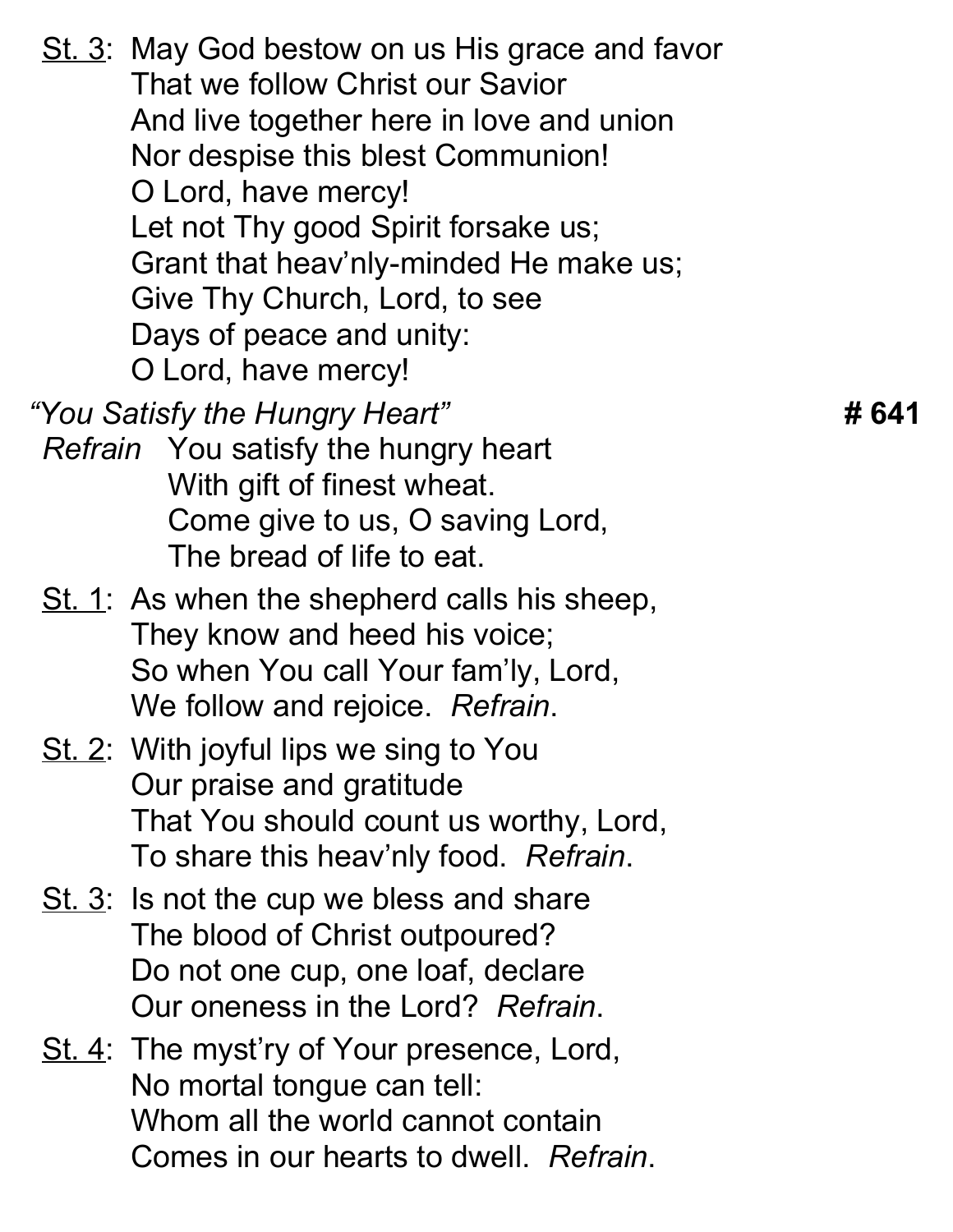St. 5: You give Yourself to us, O Lord; Then selfless let us be, To serve each other in Your name In truth and charity. Refrain.

"Thee We Adore, O Hidden Savior" # 640

- St. 1: Thee we adore, O hidden Savior, Thee, Who in Thy Sacrament art pleased to be; Both flesh and spirit in Thy presence fail, Yet here Thy presence we devoutly hail.
- St. 2: In this memorial of Thy death, O Lord, Thou dost Thy body and Thy blood afford: Oh, may our souls forever feed on Thee, And Thou, O Christ, forever precious be.
- St. 3: Thou, like the pelican to feed her brood, Didst pierce Thyself to give us living food; Thy blood, O Lord, one drop has pow'r to win Forgiveness for our world and all its sin.
- St. 4: Fountain of goodness, Jesus, Lord and God: Cleanse us, unclean, with Thy most cleansing blood; Increase our faith and love, that we may know The hope and peace which from Thy presence flow.
- St. 5: O Christ, whom now beneath a veil we see, May what we thirst for soon our portion be: To gaze on Thee unveiled and see Thy face, The vision of Thy glory, and Thy grace. Amen.

### **Stand**

Post-Communion Canticle J **Example 18 and Communion** Canticle J C Thank the Lord and sing His praise; tell ev'ryone what He has done. Let all who seek the Lord rejoice and proudly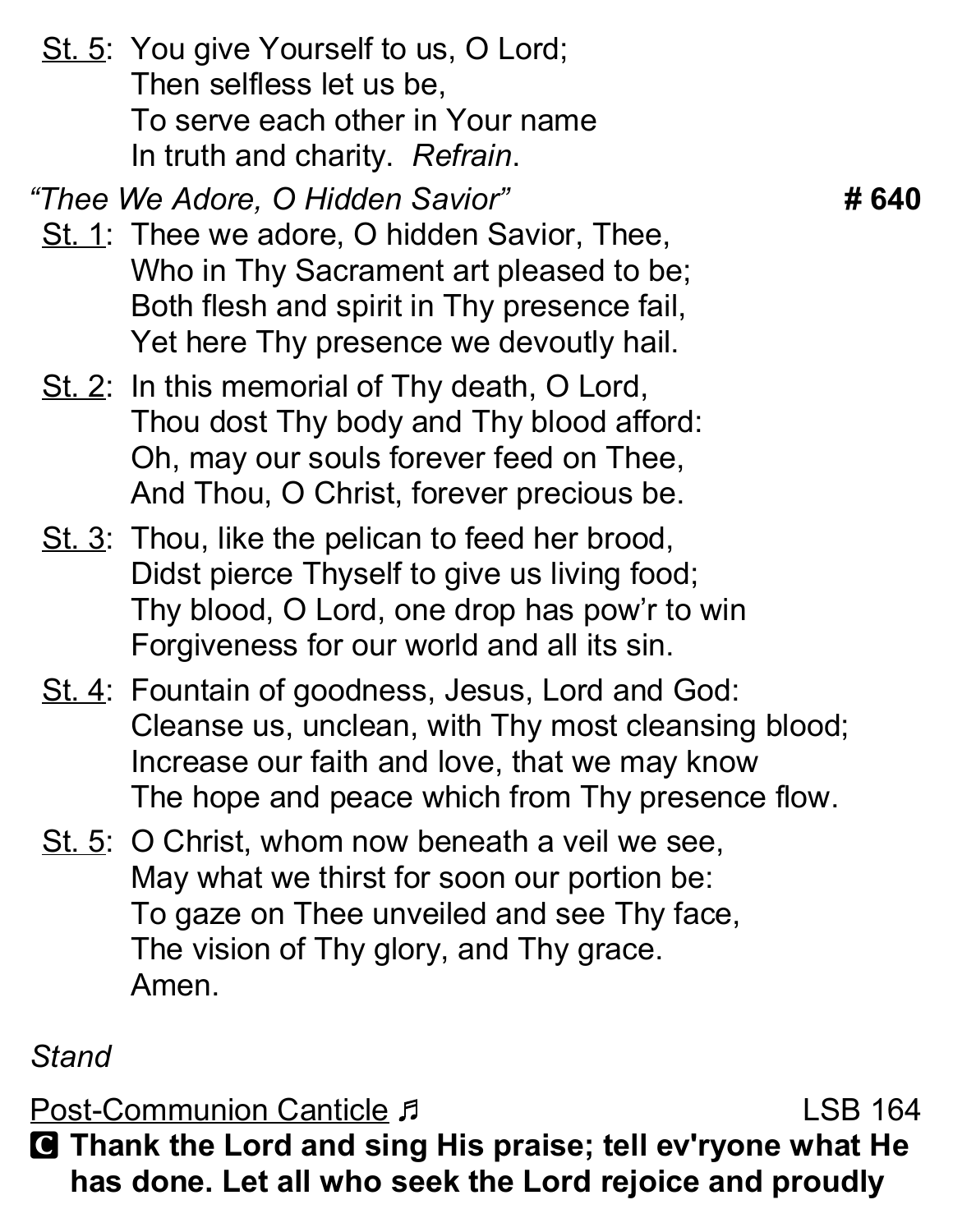#### bear His name. He recalls His promises and leads His people forth in joy with shouts of thanksgiving. Alleluia, alleluia.

Blessing of the Children of the Congregation

- Post-Communion Collect
	- P Let us pray. . . through Jesus Christ, Your Son, our Lord, who lives and reigns with You and the Holy Spirit, one God, now and forever.
	- **C** Amen.

## **Benediction**

P The Lord bless you and keep you.

The Lord make His face shine on you and be gracious to you.

The Lord look upon you with favor and give you peace.

# **C** Amen.

## **Hymn**

"By All Your Saints in Warfare" **# 517** 

- St. 1: By all Your saints in warfare, For all Your saints at rest, Your holy name, O Jesus, Forevermore be blest! For You have won the battle That they might wear the crown; And now they shine in glory Reflected from Your throne.
- St. 13: For one in place of Judas, The apostles sought God's choice; The lot fell to Matthias For whom we now rejoice. May we like true apostles Your holy Church defend,